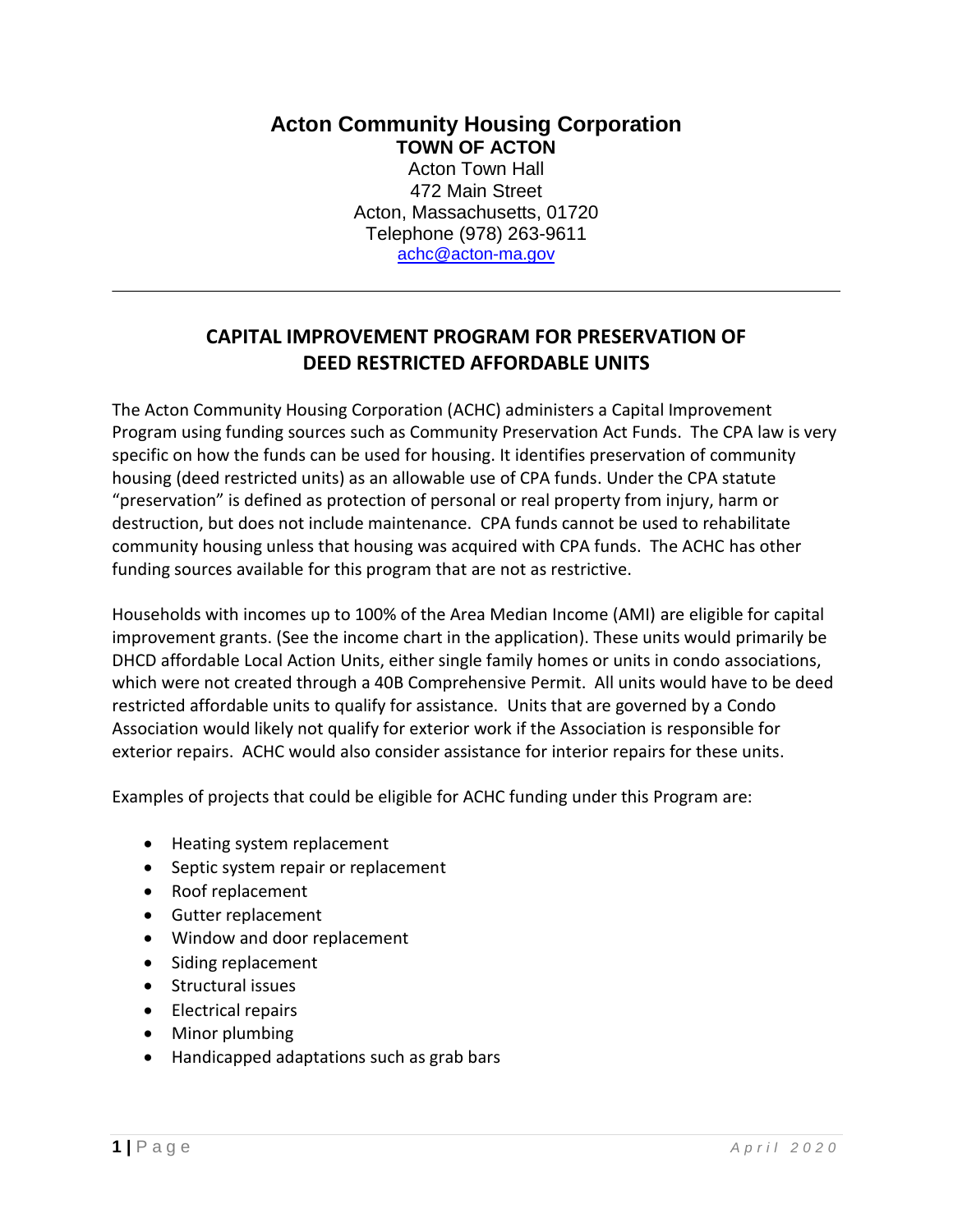ACHC will accept applications from home owners for financial assistance using the following guidelines:

- ACHC will determine whether or not improvements qualify under CPA rules or other funding sources.
- ACHC will consider grants for special assessments on affordable units for major capital improvement projects in Condo developments such as roof and septic system replacement
- Assistance will be needs-based, a confidential application listing income and asset information will be required. (See application).
- ACHC will have the discretion of approval and may consult with Town Counsel for determination of eligibility
- Applicants will solicit at least 2 and up to 3 bids from licensed contractors to submit with the application unless it is a special assessment
- ACHC will provide up to 50% of the cost of the improvements with a maximum of \$5,000 per request with the following exception.
- At its discretion, ACHC will consider granting up to 100% of the capital improvement costs especially for households at or below 50% of the AMI. (See income chart in application). These decisions will be made on a case by case basis.
- The funds will be provided as a grant not a lien or a loan and have no repayment requirements.
- ACHC will provide funds directly to the contractor/vendor after the completion of the work, upon receipt of the signed invoice with the Tax ID# of the contractor included. A W9 form may be required.
- Photos of the finished work will be required with inspections at ACHC's discretion.
- The homeowner will approve the work that has been done and no payment will be made without this approval.
- Applications will be evaluated and prioritized based on health and safety considerations and financial need of the applicants. The applications will be kept confidential.
- Any grant funds committed by ACHC will be subject to recapture during the first year following the contracted work if the homeowners sell their home. The ACHC will be reimbursed from the proceeds of the sale.

Application attached.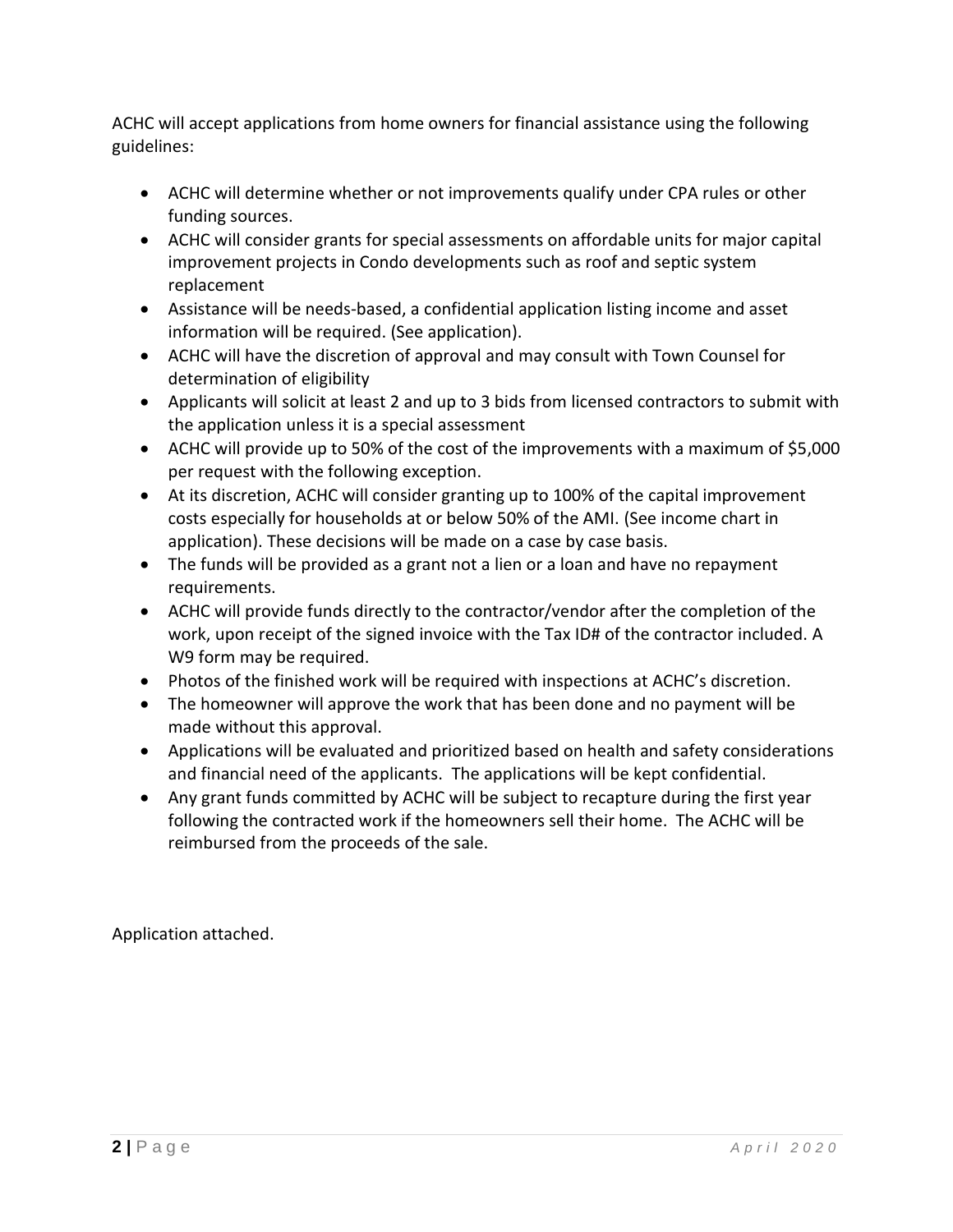### ACTON COMMUNITY HOUSING CORPORATION Town of Acton 472 Main St. Acton, Ma 01720 (978) 263-9611

# **Capital Improvement Cost Assistance Application**

Complete all information and return this application to: Acton Community Housing Corporation, Attn: Nancy Tavernier, 472 Main St., Acton MA 01720, or email: [achc@acton-ma.gov](mailto:achc@acton-ma.gov)

|                                       | State: <b>Example</b> | Zip: |
|---------------------------------------|-----------------------|------|
| $\sim$ $\sim$ $\sim$ $\sim$<br>$\sim$ | $\sim$ $\sim$ $\sim$  |      |

- 3. Home Phone: \_\_\_\_\_\_\_\_\_\_\_\_\_\_\_\_\_\_\_\_\_\_\_\_\_\_\_\_\_\_\_Cell Phone: \_\_\_\_\_\_\_\_\_\_\_\_\_\_\_\_\_\_\_\_\_\_
- 4. Email address **Automatic Executive Contract Contract Contract Contract Contract Contract Contract Contract Contract Contract Contract Contract Contract Contract Contract Contract Contract Contract Contract Contract Cont**
- 5.

| v.             |                                               |                     |     |                   |            |                          |
|----------------|-----------------------------------------------|---------------------|-----|-------------------|------------|--------------------------|
|                | Names of all Persons Residing in<br>Household | Relation to<br>Head | Age | Employer, Address | Occupation | Annual<br>Gross<br>Wage* |
|                |                                               |                     |     |                   |            |                          |
| $\overline{2}$ |                                               |                     |     |                   |            |                          |
| 3              |                                               |                     |     |                   |            |                          |
| $\overline{4}$ |                                               |                     |     |                   |            |                          |
| 5              |                                               |                     |     |                   |            |                          |

\*Income for all household members 18 years and older. Total Household Income must be at or below 100% of Area Median Income (AMI). AMI is subject to change every year.

#### **Most recent Federal Income Tax return must be submitted with application**

#### **PLEASE BLACK OUT THE SOCIAL SECURITY NUMBER**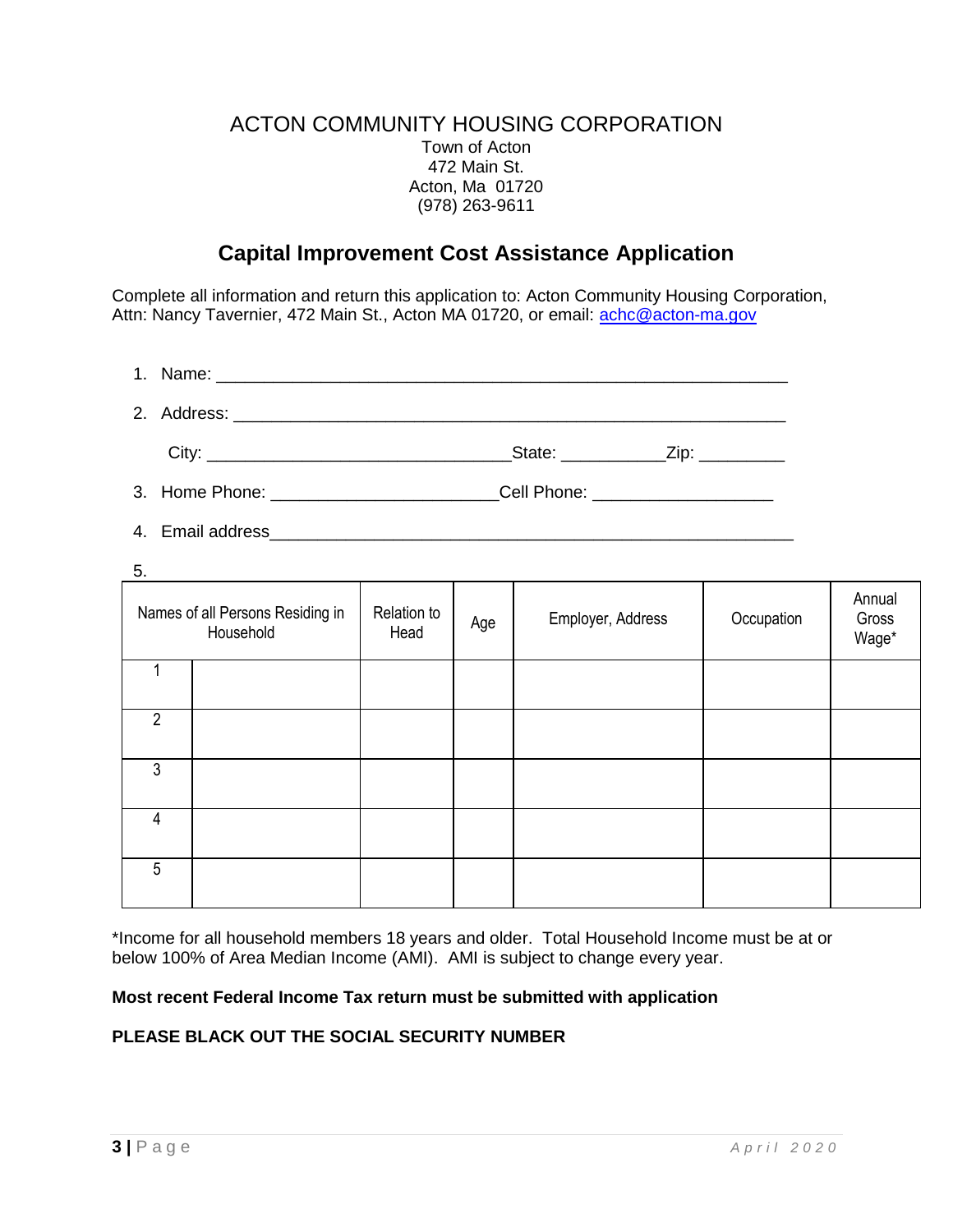HUD Income Limits 2020

| Household Size | 1 Person | 2 Person | 3 Person  | 4 Person  | 5 Person  | 6 Person  |
|----------------|----------|----------|-----------|-----------|-----------|-----------|
| 100% AMI, 2020 | \$83,300 | \$95,200 | \$107,100 | \$119,000 | \$128,520 | \$138,040 |
| 50% AMI, 2020  | \$44,800 | \$51,200 | \$57,600  | \$63,950  | \$69,100  | \$74,200  |

6. Total Household Assets: \$\_\_\_\_\_\_\_\_\_\_\_\_\_\_\_\_\_\_\_\_\_\_\_\_\_\_\_\_\_\_\_\_\_\_\_\_\_\_

Assets include all checking, savings accounts, CD's, stocks, bonds, retirement accounts, savings bonds and any other investments. Assets do not include cars or other personal property.

- 7. Proposed use of funds and estimate of cost. Please describe the capital improvements needed and problems you are having that require correction. Include photos of the problem area. If the request is for special assessment assistance, provide a copy of the letter from the Condo Association.
- 8. Provide an estimate of the cost. Attach up to three bids from licensed contractors. (Contact Building Department at Acton Town Hall for further information (978) 929-6633). Special Assessments from Condo Associations do not require bids.

9. Assistance Amount requested from ACHC\_

10. List other improvements that you have made in your unit and the approximate cost. List other improvements that might be needed in the future.